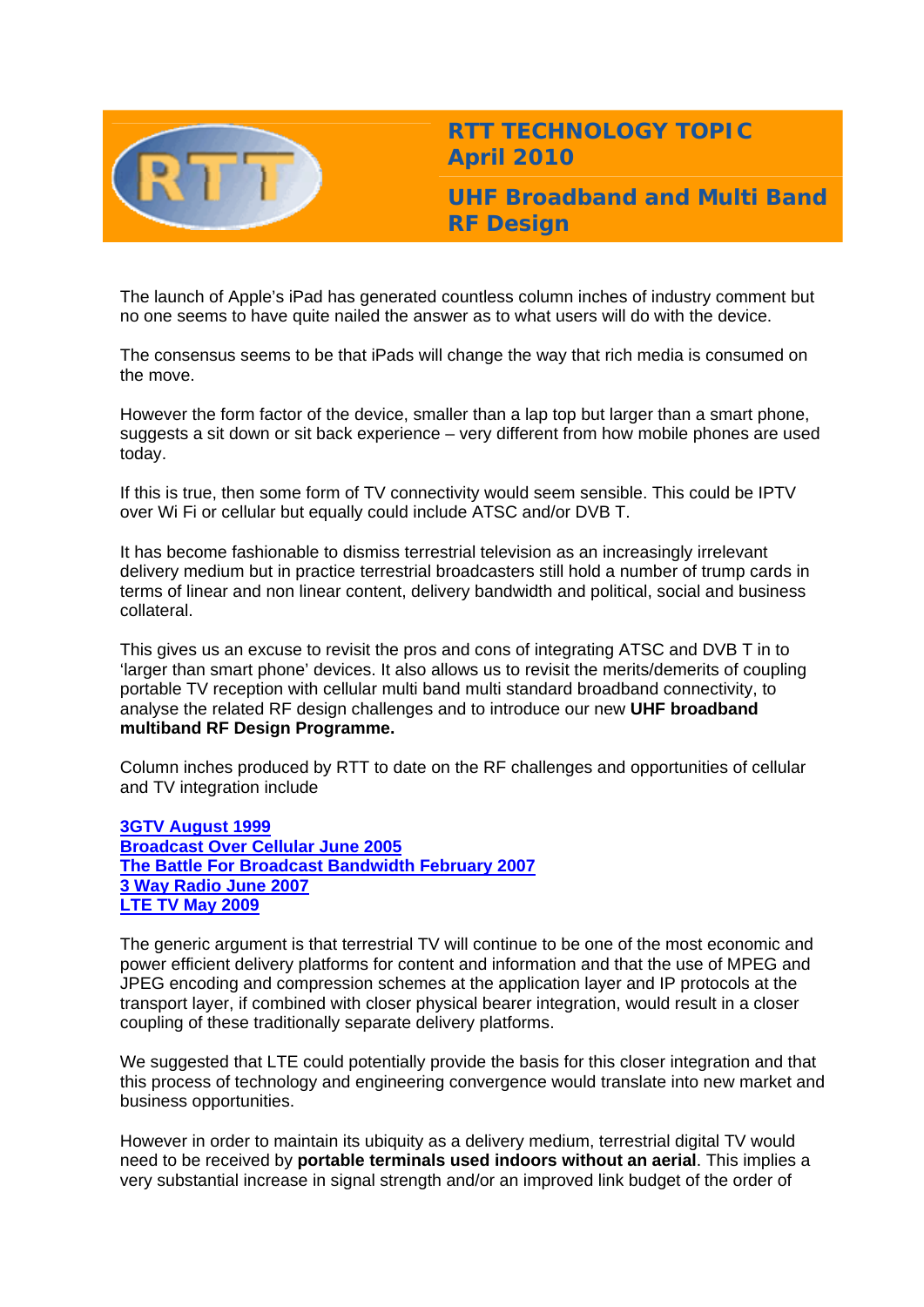several tens of dB's. High definition broadcasting would need another 10 to 12 dB though whether this would ever be worthwhile for portable form factor devices is open to debate.

Either way, the only practical way in which acceptably consistent TV coverage could be realized would be to rebroadcast the DVB T or ATSC multiplex via local cellular transmitters or via in building repeaters. Alternatively TV signals could be piped down from a roof top aerial and rebroadcast from an indoor femtocell.

However even with signal re broadcasting, portable receivers would benefit from having improved sensitivity and selectivity. Several factors now make this a more plausible scenario.

Cellular base station transmitters in the 700 MHz (US) and 800 MHz (European) UHF band need to be sufficiently linear to transmit the cellular OFDM signal with minimal distortion. It is therefore not unrealistic to consider adding ATSC or DVB T broadcast to the TX chain.

Cellular handsets and portable lap tops will have to add 700 and 800 MHz UHF LTE TX/RX functionality. It is therefore not unrealistic to consider adding DVB T and ATSC receive functionality to these devices.

Indeed it could be argued that **extended RF connectivity might be a pre condition of mass market adoption for the emerging cross over form factor devices that combine traditional lap top, net book and smart phone functionality**, of which the iPad is one example.

However there are some practical RF design and performance issues that have to be addressed before these products can be realized. Substantially these are determined by the characteristics of the UHF band and the need for these devices to provide cellular connectivity in the 850/ 900, 1800, 1900, 2100 and 2600 MHz bands.

So for example it might seem sensible to have an ATSC and DVB T receiver that worked across the whole UHF band from 470 to 862 MHz and a transceiver that could cover the cellular bands from the bottom of the US 700 MHz band at 698 MHz to the top of the proposed European UHF cellular band at 862 MHz.

In practice such a device, even with adaptive matching and tracking filters, would have unacceptable sensitivity and selectivity on the RX path, poor transmission efficiency on the TX path and the dynamic range needed would incur an unacceptable power drain.

Adding other bands introduces additional switch paths which introduce insertion loss and poor isolation. Some of the trade offs become evident by looking at a seven band antenna. The particular example, **[\(follow link\)](http://www.pulseeng.com/index.php?id=619&news_id=258)** uses a 3D structure to create an antenna which will work for LTE700, GSM 850, GSM900, PCN/GSM 1800, PCS 1900, WCDMA 2100 and LTE 2600.

Unsurprisingly it does not aspire to cover the TV bands below LTE 700 but just looking at the stated performance for cellular connectivity suggests a substantial efficiency loss at 700 MHz. Although the device is configured to support MIMO, the amount of decorrelation gain achievable from the device at lower frequencies must also be open to question.

The link budget gain of working at 700 MHz or 800 MHz is about 8 or 9 dB when compared to 1800 or 1900 MHz and rather more when compared to 2600 MHz. This is a function of reduced propagation loss. In building penetration in particular should be notably better and should translate into improved coverage and or higher average data throughput rates. However these gains are academic if off set by RX and TX efficiency losses in the user's device.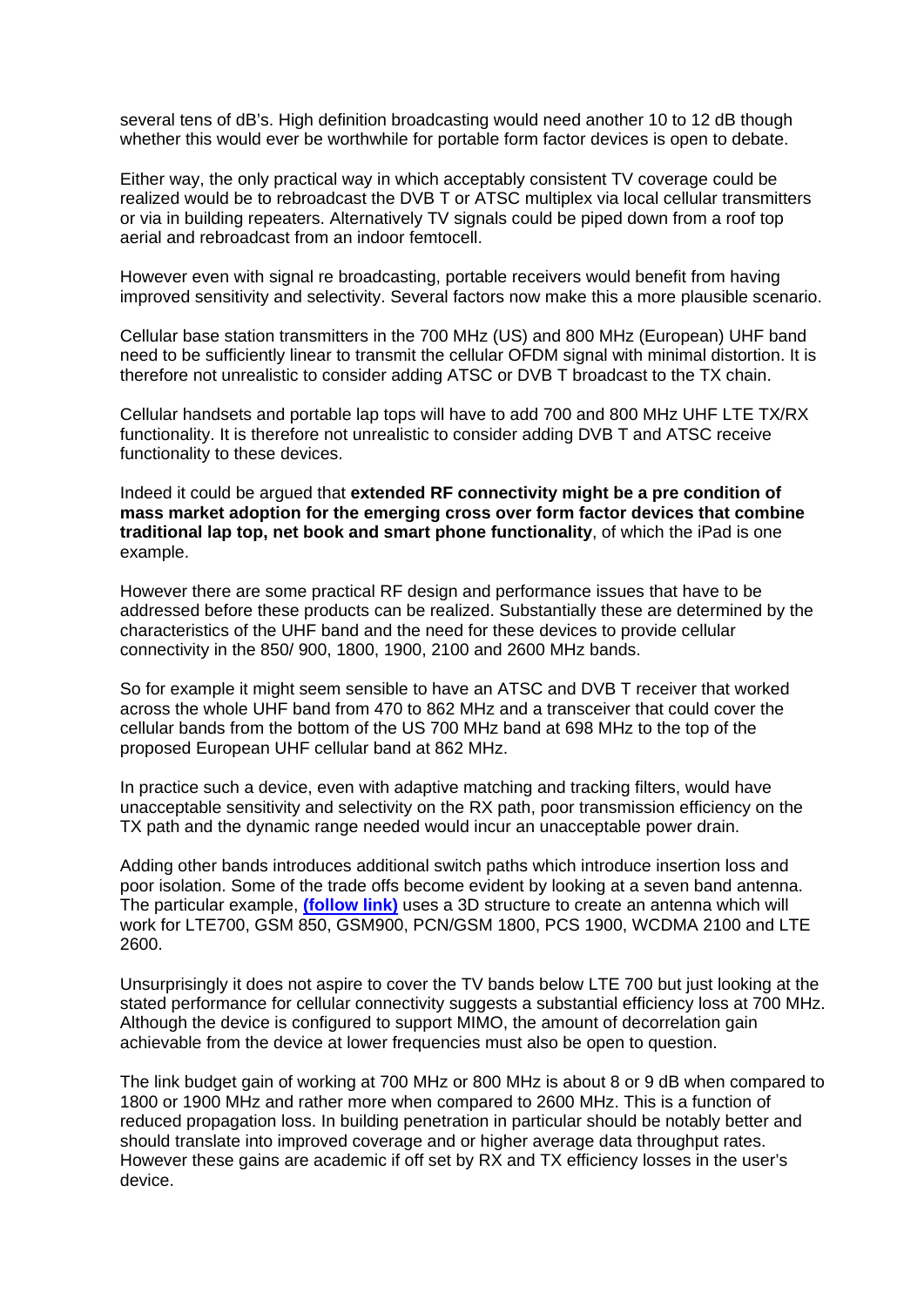The form factor of an I pad or net book or lap top provides some extra space but this advantage can be off set by higher noise floors generated by display drivers or other proximate processor activity.

Additionally the decision has to be made as to whether the TV receiver should be expected to work **simultaneously** with broadband cellular. This would mean additional parallel processing but more importantly would also require careful implementation to avoid desensitization of the TV receiver by the LTE transmit path.

Commercially it would seem that this is a problem worth solving. On line connectivity viewed in parallel with broadcast content could provide the basis for a whole new generation of interactive two way content coupled with real time peer to peer or peer to multi peer communication.

Technically it is a non trivial challenge. The assumption is often made that this kind of dual functionality will become easier to deliver as software defined radios and or cognitive radios become more pervasive.

Unfortunately this is only partly true. Cellular transceivers today still route band specific signals through band specific filters and band specific power and low noise amplifier components. All of these devices have individual matching components.

Getting acceptable performance from a TV receiver integrated with a cellular multi band transceiver would probably also require discrete low, mid and high band signal paths if the whole UHF band had to be covered. Even if digital TV is eradicated globally from the upper UHF bands then a single receive chain would still seem unlikely for a device capable of receiving DVB T and ATSC broadcast.

The alternative is to manufacture devices that are regionally or nationally or band specific but this frustrates scale economy and prevents products being used universally. The holy grail is to produce high Q tracking filters that can be channel rather than band specific combined with active components that can maintain their efficiency over extended operational bandwidths but these devices remain an ambition rather than a present reality at least in present transceiver designs.

But incremental progress is being made. The industry news flow tends to concentrate on base band devices but in practice the advances being made in new passive and active materials including RF MEMS, silicon on sapphire and BST based devices are likely to be at least as important although system issues including control line implementation have to be carefully considered.

If this is a topic that you are interested in, then take a look at the new **UHF Broadband and Multi Band RF Design Programme** from RTT.

We case study four RF front end applications.

A **five band multi standard (GSM and HSPA+)** phone, performance optimized with open and closed loop adaptive matching combined with innovative filtering techniques.

A **seven band** multi standard handset **including an LTE UHF 700 and 800 MHz transceiver.** 

A **seven band** multi standard handset including an **LTE UHF 700 and 800 MHz transceiver** and **DVB T/ATSC UHF receiver.**